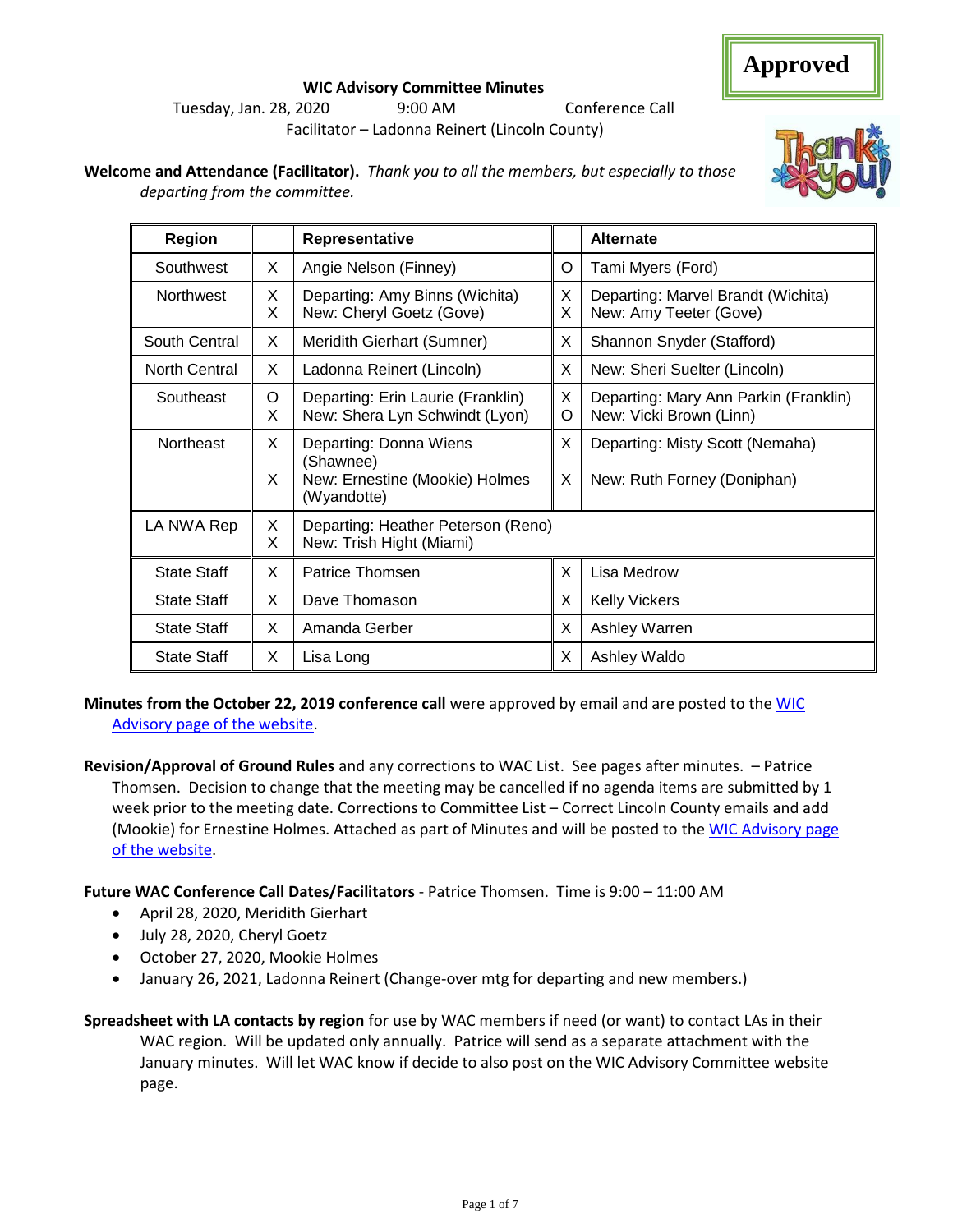**National WIC Association Report** - Heather Peterson. No call since last WAC meeting in October due to weather and holiday. Next call is Feb. 11 and has notified Lisa from Nebraska that organizes those calls about Trish Hight becoming the Kansas rep. Both Trish and Heather plan to be on that call.

Dave mentioned that NWA would asked if there might be a client that could come to the NWA Leadership Conference March 15-17 and talk about their WIC experience. Prefer a client from in US Representative Roger Marshall's district. *(Note correction – District 1, not 2.)* Contact Dave with questions, suggested client.

- **[FCI 02.05.00 Formula Returned by Clients](http://www.kansaswic.org/manual/FCI_02_05_00_Documentation_and_Use_of_Returned_Formula.pdf)** Patrice Thomsen & Lisa Medrow. This was a major change last year. We'd like to get feedback on how things are going. What messages are clinics successfully using to get clients to buy less formula with their first benefits to reduce the likelihood of having to return formula, potential revisions to the tracking log.
	- $\circ$  Donna reported that Shawnee County has a lot less formula coming back now that it has been a while since eWIC. She explains it as to the client's advantage. That WIC can make a formula change electronically especially if this is the first-time baby is trying the formula. So, if client just gets one, and if a change is needed and WIC gets the special issuance request from the doctor, WIC can make the change without mom making a trip to the office to bring back the unused cans of formula.
	- $\circ$  Angie reported a similar message works, but she usually stresses that the doctor might want to change the formula. So just buy one or two cans…

Lisa Medrow reported that the SA has revised the tracking log and it is in pilot at several agencies. Plan is to get feedback relatively soon unless pilot agencies think more time is needed. Just paper or electronic option too is still being discussed.

#### **KS WIC Webinars**—Lisa Medrow

- All recordings are now o[n GoToStage](https://gcc01.safelinks.protection.outlook.com/?url=https%3A%2F%2Fwww.gotostage.com%2Fchannel%2Fc0b1a1026a014205b3c0441d39b11e4a&data=02%7C01%7CPatrice.Thomsen%40ks.gov%7C59073cdd0db240c381db08d79a06e6cd%7Cdcae8101c92d480cbc43c6761ccccc5a%7C0%7C0%7C637147226748326201&sdata=hF3mNOMNW9iRF%2Bs62%2FOtBAYM3E6dxxeOPFibh1CzTsY%3D&reserved=0) . Link on our training webpage. People can go there and browse and watch instead of getting link from Lisa. (Before KDHE policy prevented us from putting recordings directly on the website unless there was also a verbatim transcription – ADA compliance policy.)
- Upcoming Webinar topics
	- o **IRIS: Growing Connected Networks for Families** Thursday, February 27, 2020 3:30-4:30pm CST [Register Now](https://gcc01.safelinks.protection.outlook.com/?url=https%3A%2F%2Fattendee.gotowebinar.com%2Fregister%2F6787781561968507659&data=02%7C01%7CPatrice.Thomsen%40ks.gov%7C59073cdd0db240c381db08d79a06e6cd%7Cdcae8101c92d480cbc43c6761ccccc5a%7C0%7C0%7C637147226748326201&sdata=gwAVHQ0cDppgdZ1wHmoLyppYvg8OGw8JbIbpCKuGn6g%3D&reserved=0)
	- o **Save the Date! Breastfeeding and Marijuana webinar** Tuesday, March 10, 2020 8:30-9:30am CST (Note: This is a live webinar only, will not be recorded at specification of presenter.) Registration Coming Soon
	- o **Dynamics of Domestic Violence** Wednesday, April 8, 2020 12-1pm CST [Register Now](https://gcc01.safelinks.protection.outlook.com/?url=https%3A%2F%2Fattendee.gotowebinar.com%2Fregister%2F2335898563661481484&data=02%7C01%7CPatrice.Thomsen%40ks.gov%7C59073cdd0db240c381db08d79a06e6cd%7Cdcae8101c92d480cbc43c6761ccccc5a%7C0%7C0%7C637147226748336199&sdata=9VlXiZvARCipK40wqbl6xcVBcFMwYOEFRxkdqOrscAY%3D&reserved=0)
	- o **How and When to Report Child Abuse** Thursday, April 30, 2020 8:30-9:30am CST [Register Now](https://gcc01.safelinks.protection.outlook.com/?url=https%3A%2F%2Fattendee.gotowebinar.com%2Fregister%2F4918544724693258763&data=02%7C01%7CPatrice.Thomsen%40ks.gov%7C59073cdd0db240c381db08d79a06e6cd%7Cdcae8101c92d480cbc43c6761ccccc5a%7C0%7C0%7C637147226748336199&sdata=qNrheTiMDrUtWuCKrlVWtr47ow3iggY0ahKOk1Gk9jk%3D&reserved=0)

#### **Motivational Interviewing for WIC**—Lisa Medrow

Coming soon! Online 11-week (or month) program by Molly Kellogg, RD, LCSW. More information coming in the February I-Memo. Free to all WIC staff. Can be done on own or as clinic project. All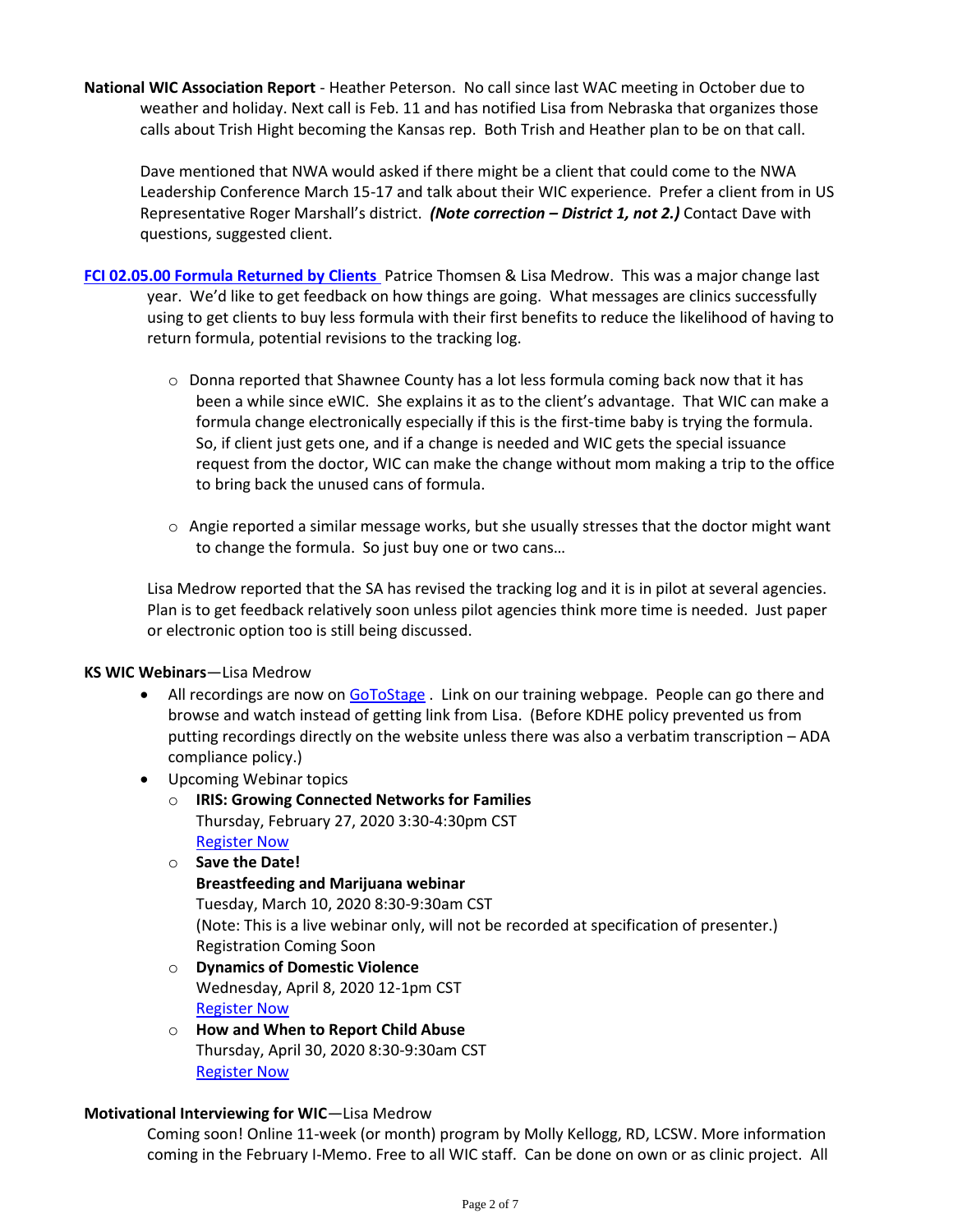staff can benefit, not just nurses and dietitians. Short podcasts with reading materials. Meant to be spread out over time with practicing skills. CEUs are NOT provided. We are NOT doing as a state-wide campaign but hope that staff will see the benefit and choose to want to increase these skills. (Or a coordinator/supervisor decide it would be a good project for staff, etc.)

#### **Nutrition Assessment Committee**-Lisa Medrow (Text copied from January I-Memo)

Ready to make a change in Kansas WIC Diet Questionnaires?! Be part of the decision-making process of the future by applying to serve on a small **Nutrition Assessment Committee**. This committee will review other states' nutrition assessment process, travel (not all members need to travel) to visit other states and determine final nutrition assessment process for Kansas. Must be RN or RD with approval from supervisor to participate. Must be able to participate in regular phone calls, webinars and email discussions and participate on the committee the entire length of the project—from planning, training, implementation and evaluation (approximately 1 ½-2 years). The State Agency will select approximately six local agency committee members, with preference for many years at WIC and/or working for WIC in other states and will be looking for representation from all regions in KS with a variety of small, medium and large agencies. This is a large, important project requiring a great deal of time and talent. Only those able to give this project the full attention it deserves should apply. Travel expenses and/or additional staff time expenses incurred due to this project will be pre-approved by the SA and then additional funds will be allocated to the LA if necessary. Please apply through this [Survey Monkey link](https://gcc01.safelinks.protection.outlook.com/?url=https%3A%2F%2Fwww.surveymonkey.com%2Fr%2FNutrAssess&data=02%7C01%7CPatrice.Thomsen%40ks.gov%7C59073cdd0db240c381db08d79a06e6cd%7Cdcae8101c92d480cbc43c6761ccccc5a%7C0%7C0%7C637147226748346190&sdata=VxMAdKhi6hnb%2FuUqFtd0xQGs23YSOtGIdZTubRUjxRE%3D&reserved=0) by **Friday, February 21, 2020**. All applicants will be notified by Friday, February 28, 2020. The first committee meeting will be in late March.

**KWIC Update** – Ashley Warren. Next KWIC Release is planned for April 2020 (Version 4.3). As always there will be complete Release Notes, but here are some items in next release.

- Family Order: Will match Notices order in multiple screens, e.g. Flowsheet, Appointment Book, Issue Benefits.
- Several changes related to the Breastpump Inventory Screen and Report such as:
	- o Can choose to hide Inactive pumps
	- o Adding pump serial number to report
	- o Auto-generated note when a pump is returned
	- $\circ$  Addition of ability to mark a pump as Unavailable. For example, a pump was returned but temporarily cannot be issued because it is being cleaned or repaired.

#### **Update from the State WIC Director** -Dave Thomason

- Funding and Budgets. Never hesitate to make a plan for what you want to do and build it into the budget. By asking, you will have a good chance of getting the funding. If you don't ask, you will never get something if it turns out that we have funds available later in the year.
- Our state vendor managers, Lisa and Janna, will be working to get more vendor comments and input. If you know of store employers (e.g. manager, cashier, customer service staff) that would be good providers of feedback, forward their contact information to Lisa Long or Janna Gunckle.
- In the November 2019 P-Memo, we released a new form "Authorization to Share Kansas WIC Information" and related policy changes. It was created in collaboration with the American Academy of Pediatrics Kansas Chapter. As they distribute and use the form, WIC clinics might start to see it when clients come in for appointments. Any comments about use?
	- No comments from WAC members except that Ladonna noted that generally if they get a request for information it comes on something the client has already signed.
- Text messaging. We often get promotional offers from companies that have developed texting technology. Any particular interest?
	- $\circ$  Cheryl would it be possible for clients to get a text the day of their appointment? Answer: With our own text messaging through the WIC Shopper App, a client can change the number of days of advance notification in their Settings from 1 day before up to 14 days before.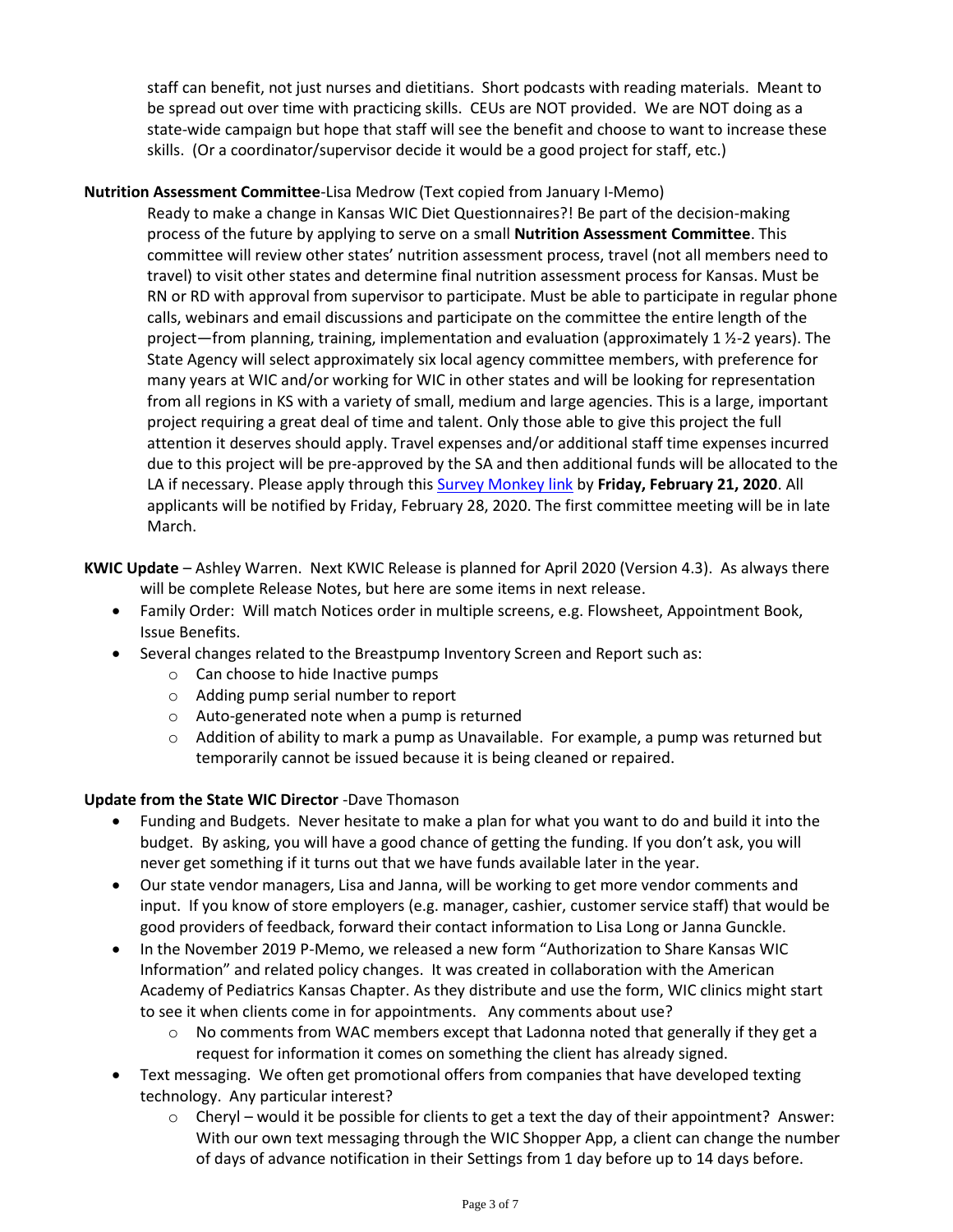Special Note about the WICShopper App Appointment Reminders.

Here is the [link](https://gcc01.safelinks.protection.outlook.com/?url=http%3A%2F%2Fwww.kansaswic.org%2FeWIC%2FAppointment_Reminders_Half_Sheet_Eng_Span.pdf&data=02%7C01%7CPatrice.Thomsen%40ks.gov%7Cc29db0849d744e0f20bc08d7a419fbf6%7Cdcae8101c92d480cbc43c6761ccccc5a%7C0%7C0%7C637158303821796347&sdata=R0aca3ANyw%2Btqnwk2vP%2FAkPf5%2Fry2J23OrqKjf9%2FqDw%3D&reserved=0) to the client handout regarding WICShopper app Appointment Reminders.

Here are the instructions from the app for changing when it sends the notification:

Want to turn "on" or "off" notifications? Or maybe you want to be notified more or less than 7 days prior to your appointment? Tap the 3 bars in the upper corner on the main screen and go to Settings. From there you can change the day and time you are notified.

- $\circ$  Meridith Often wishes she had a way to send a specific text to a specific client when she can't reach the client by phone. For example, "We've received the Special Issuance Request from your doctor and have updated your baby's food package in your WIC account."
- $\circ$  Mookie Their clerks have developed a form that when a client calls and needs an RD to change a food package, or some other issue. The form includes "What is a phone number that you can be reached by the end of today?" The RDs check the box often during the day and can call back and handle the issue.
- o If anyone has other comments about texting, ways might could use, etc. **send to Patrice.**
- Regarding Public Charge. You might have seen the announcement in the NWA Monday Morning Report. The Supreme Court just allowed the changes in Public Charge to go forward. Although WIC is NOT included in the list of benefits/programs, there likely will continue to have a chilling effect on use of WIC. We likely will send out more messages to LAs. See the National WIC Association. i.e. <https://www.nwica.org/blog/weekly-wic-policy-update-183#.XjDTBapYboo> . Might also look at our webinar on Public Charge from November

2019[.http://www.kansaswic.org/local\\_agencies/hunger\\_or\\_deportation\\_webinar.htm](http://www.kansaswic.org/local_agencies/hunger_or_deportation_webinar.htm) Update since the WIC Meeting: The Department of Homeland Security announced that the changes to Public Charge will take effect on February 24, 2019. This is sooner than expected. For additional information see the following links to the NWA's and the Department of Homeland Security's Public Charge pages:

<https://www.uscis.gov/greencard/public-charge> <https://www.nwica.org/immigration-resources>

#### **Round Table Discussion** –All.

- Mookie Will there ever be a policy about NOT replacing cards after a certain number of times lost. The have a client who has lost 16 – about every month or two. **Answer:** This topic was discussed at length during eWIC development. The cards are VERY cheap. Creating a policy generally means administrative work for staff statewide so it seemed not worth the work generated for the cost and likely we will not change it.
- Donna Auto-assignment of "Primary Caregiver with Limited Ability" risk factor when does it occur related to alcohol use? Seems like is assigning if mom has any alcohol use. **Answer**: Should only be when the linked BF or PP woman has "Alcohol and Substance Abuse" risk factor, and NOT if mom has just any use. If staff identify Infants when it is being assigned incorrectly, please send to Patrice and include ID number.

**Reminder Next Conference call** (Facilitator) April 28, 2020, 9:00 AM. Meridith Gierhart, Facilitator **Adjourn** (Facilitator)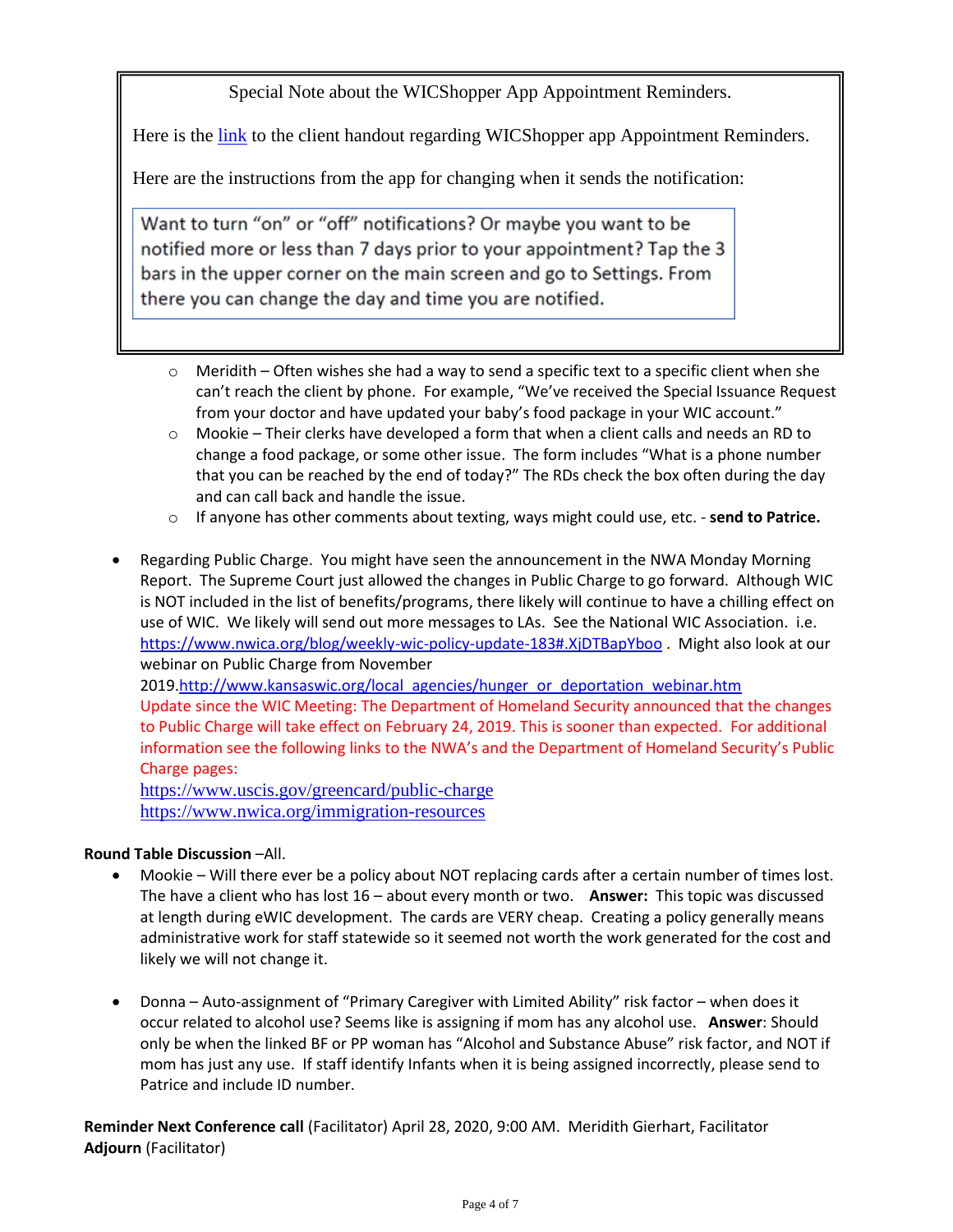# WIC Advisory Committee Ground Rules

The purpose of the WIC Advisory Committee is to provide the State Agency with Local Agency and client input and recommendations on proposed, new, or revised policies and procedures. Questions about policy and procedure implementation should be directed to the State Agency, rather than to the WAC [\(ADM 09.00.00\)](http://www.kansaswic.org/manual/ADM_09_00_00_WIC_Advisory_Committee.pdf).

In order to maintain good order, we agree to the following ground rules:

- Be on time and actively participate in meetings
- Establish and adhere to meeting time frames
- Listen and respect opinions and ideas of others
- No side conversations, only 1 person speaks at a time
- Provide honest and open feedback--All comments, questions and ideas are valuable
- Maintain confidentiality
- Speak for your region, participants or the group you represent
- Keep discussions focused on the issue presented
- Disagreements are expected, but dealt with in the meeting
- Support decisions of the group once made
- As much as possible, submit items for the agenda rather than waiting to bring up in the Round Table.
- As indicated in policy <u>ADM 09.00.00</u>, the meeting may be cancelled if there are no agenda items submitted by 1 week in advance of the scheduled date.
- Have Fun.

Revised 1/2020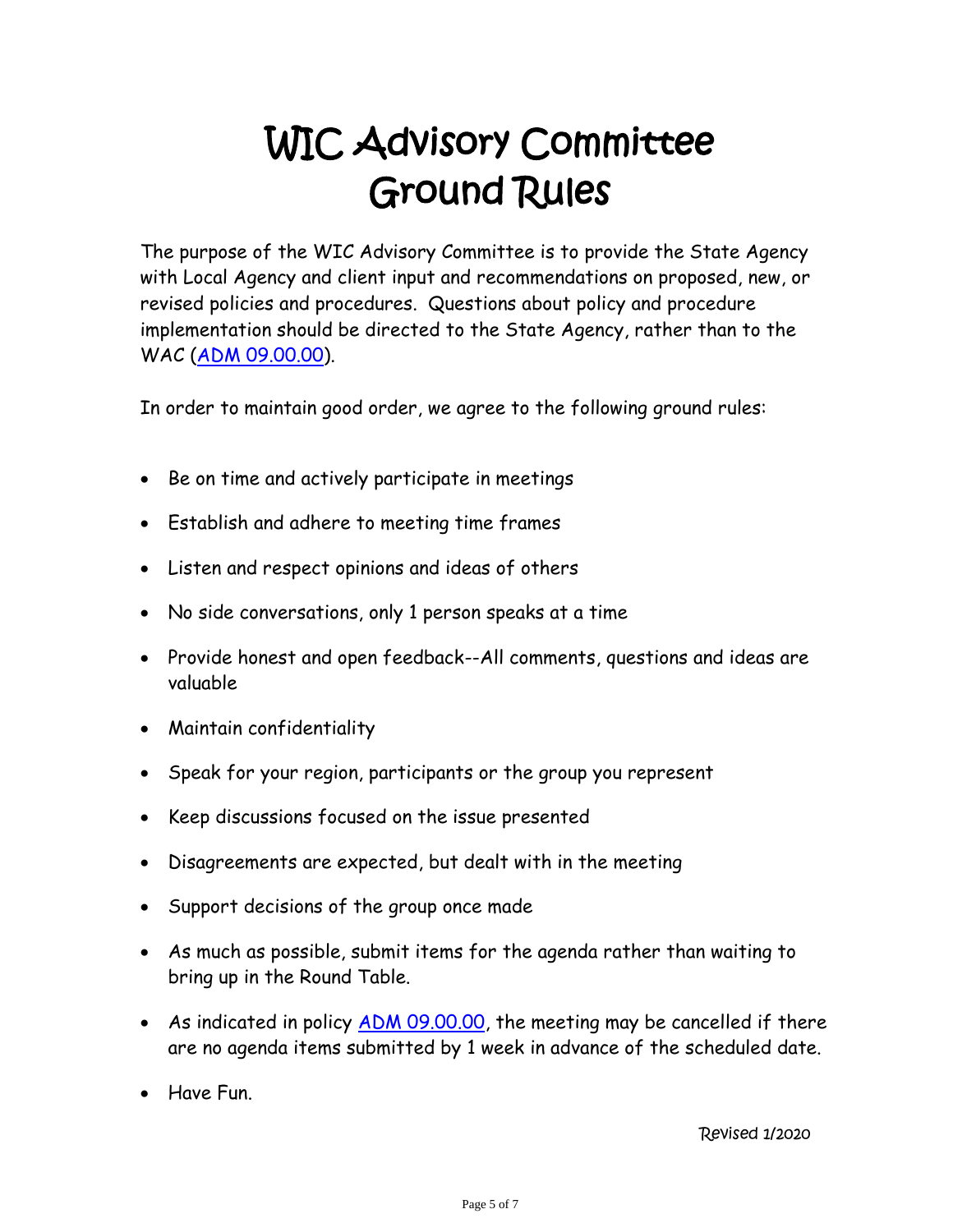### **CY 2020 WIC Advisory Committee Members (Start Jan. 2020)**

| <b>Region</b>                                                                   | Representative                                                                                                                                                                                                      | <b>Alternate</b>                                                                                    |  |
|---------------------------------------------------------------------------------|---------------------------------------------------------------------------------------------------------------------------------------------------------------------------------------------------------------------|-----------------------------------------------------------------------------------------------------|--|
| <b>Southwest Region</b><br>Select Even Calendar Years,<br>serve starting Odd CY | Angie Nelson<br>Finney County Health Dept.<br>620-272-3615<br>anelson@finneycounty.org                                                                                                                              | Tami Myers<br>Ford County Health Dept.<br>620-227-4540<br>tmyers@fordcounty.net                     |  |
| <b>Northwest Region</b><br>Select Odd Calendar Years,<br>serve starting Even CY | <b>Cheryl Goetz</b><br>Gove County Health Dept.<br>785-754-5049<br>c.goetz@gchd.onmicrosoft.com                                                                                                                     | Amy Teeter<br>Gove County Health Dept.<br>785-754-5048<br>a.teeter@gchd.onmicrosoft.com             |  |
| <b>South Central</b><br>Select Even Calendar Years,<br>serve starting Odd CY    | <b>Meridith Gierhart</b><br>Sumner County Health Dept.<br>620-326-2774<br>mgierhart@co.sumner.ks.us<br>Only in office on Tuesdays.<br>If sending urgent info, can also copy<br>Laura Rettig Irettig@co.sumner.ks.us | Shannon Snyder<br><b>Stafford County Health Dep</b><br>620-549-3504<br>schd@gbta.net                |  |
| <b>North Central</b><br>Select Even Calendar<br>Years, serve starting<br>Odd CY | Ladonna Reinert<br>Lincoln County Health Dept.<br>785-524-4406<br>Ichd@lincolncopublichealth.org                                                                                                                    | Sheri Suelter<br>Lincoln County Health Dept.<br>785-524-4406<br>s.suelter@lincolncopublichealth.org |  |
| <b>Southeast</b><br>Select Odd Calendar Years,<br>serve starting Even CY        | Shera Lyn Schwindt<br>Flint Hills Comm Health Ctr-Lyon Co<br>(620)342-4864 ext. 3798<br>SSchwindt@flinthillshealth.org                                                                                              | <b>Vicki Brown</b><br>Linn County Health Dept.<br>913-352-6640<br>vbrown@linncountyks.com           |  |
| <b>Northeast</b><br>Select Odd Calendar Years,<br>serve starting Even CY        | Ernestine (Mookie) Holmes<br>Wyandotte County Health Dept.<br>elholmes@wycokck.org<br>913-573-8821                                                                                                                  | <b>Ruth Forney</b><br>Doniphan County Health Dept.<br>ruth.forney@dpcountyks.com<br>785-985-3591    |  |
| <b>LA NWA Rep</b><br>Select Odd Calendar years,<br>serve starting Even CY       | Trish Hight, Miami County Health Department<br>wicwonder@yahoo.com<br>816-316-0076 (home)                                                                                                                           |                                                                                                     |  |

- **Southwest Region:** Finney, Ford, Grant, Haskell, Kearny, Meade (and sub-agencies), Seward, Stevens, and Stanton
- **Northwest Region:** Gove, Graham, Greeley, Lane, Ness, Norton, Scott, Sheridan, Sherman, Trego, Wichita
- **South Central Region:** Barton, Butler, Cowley, Harvey, Pawnee, Reno (and subagency), Rice, Rush, Sedgwick, Southcentral Kansas Coalition for Public Health (and subagencies), Stafford, and Sumner
- **North Central Region:** Cloud (and subagencies), Dickinson, Geary-Health Dept, Geary-Konza, Lincoln, (and subagencies) Marion (and subagencies), Marshall, Osborne (and subagencies), Riley, Russell, and Saline